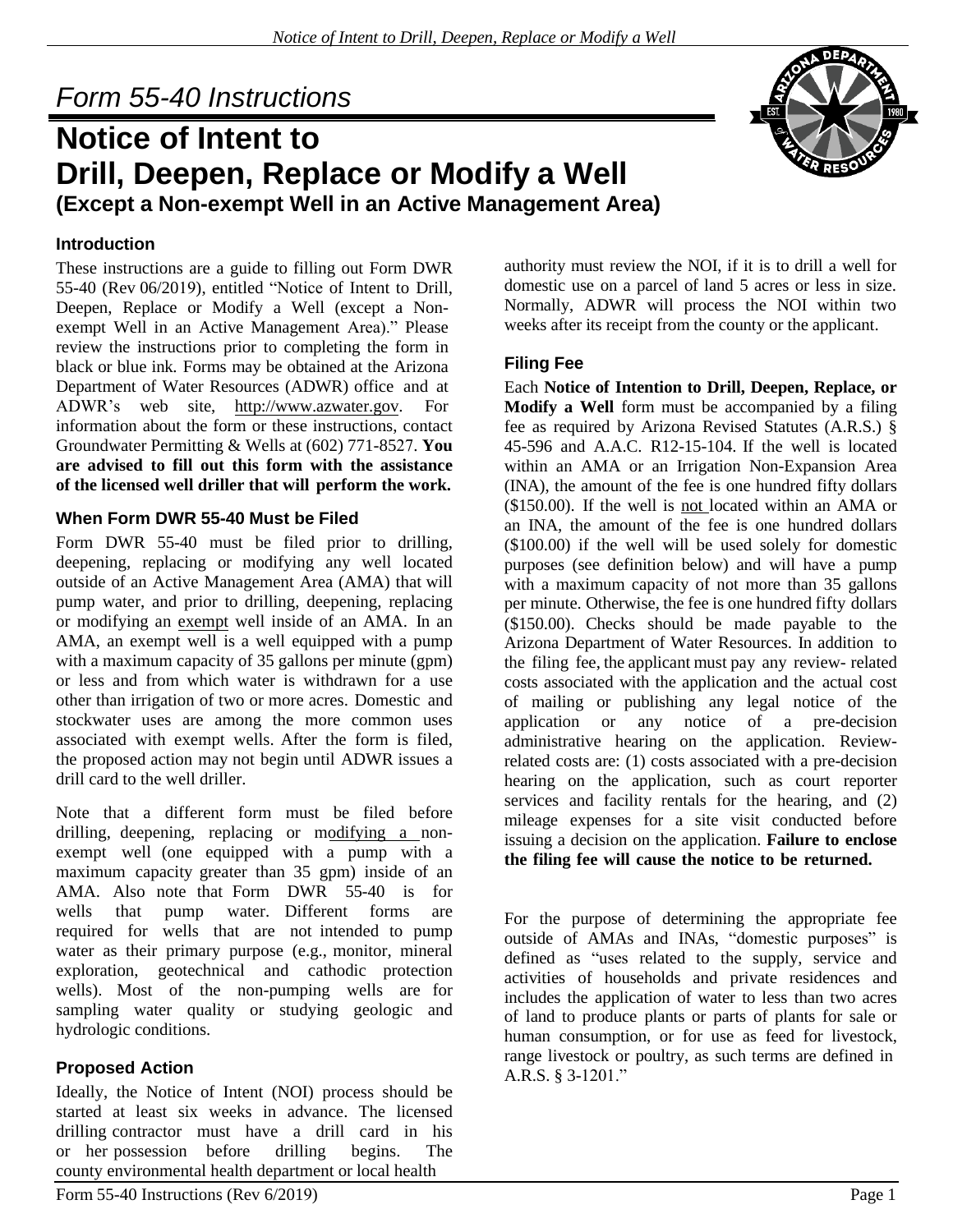# **Instructions for Filling out the Form**

#### *Section 1 – County or Local Health Authority Approval*

Section 1 applies only if the well is located on a parcel of land 5 acres or less in size and if any of the water from the well will be used for domestic use (a use related to the supply, service, and activities of households and private residences). Section 1 is to be filled in by the county environmental health authority that controls the installation of septic tanks or sewer systems, or by the local health authority in areas where the county health authority has delegated authority to approve septic tanks and sewer systems to a local authority.

If Section 1 applies, complete Sections 2 through 10 of the NOI form, fill in the well site plan on page 3 of the form, sign and submit the form, including the well site plan, to the appropriate health authority for their review prior to filing the NOI with ADWR. The well site plan must illustrate, to scale, the proposed well location, the locations of all septic tank and sewer systems on the property or within 100 feet of the well location, the property boundary lines, and the locations of all structures. Unless a variance is requested, the site plan must demonstrate that the well will not be drilled within 100 feet of any septic tank or system. If the parcel is vacant land, or if there is no septic tank or system on the property, indicate this on the site plan. Indicate if the NOI will be filed manually or electronically (via the ADWR website) by checking the appropriate box. If the NOI is being filed electronically on the website, please include the well driller's e-mail address in the designated space on page 3 of the NOI.

The health authority will review the site plan, and may perform a field inspection of the proposed well location, which should be staked and flagged by the applicant prior to the arrival of the county inspector. The health authority will evaluate the proposed location of the well to ascertain if it is 100 feet or more away from any septic tank or sewer system. Other state, county or local requirements may also apply. If the health authority finds that the proposed well location complies with state, county, and local requirements, it must check the box in Section 1 indicating that it approves the location of the well pursuant to A.R.S. § 45-596(G). If the health authority is unable to make this determination, it must check the box indicating that there is insufficient information to make the determination. If the NOI is being filed electronically on the website, the health authority will issue a County Approval Code and indicate this code in the designated box on page 3 of the NOI.

The health authority must sign Section 1 and the well site plan. In areas where there is no local or county authority that controls installation of septic tanks or sewer systems, or if the health authority is unable to determine whether the proposed well location complies with state, county, and local requirements, the applicant must apply for approval directly to ADWR.

# *Section 2 – Registry Information*

#### *Well Type*

Check the box indicating whether the well is an exempt or non-exempt well and fill in the design pump capacity in gallons per minute of the pump to be installed. Note that this is the wrong form to use if the well is a nonexempt well inside of an AMA (Form DWR 55-41 is required for non-exempt wells inside of AMAs).

#### *Proposed Action*

Check the appropriate box indicating whether the applicant intends to drill a new well, or deepen, replace or modify an existing well. Modifying a well means changing some part of the well, such as the casing or the screened or perforated interval. If an existing well will be deepened, replaced or modified, the original well registration number of the well must be filled in.

If the proposed well will replace an existing well, fill in the maximum pumping capacity of the original well, and indicate how far and in what direction the proposed well is from the original well. ADWR strongly recommends that the original well be abandoned at the same time the replacement well is drilled. A Notice of Intent to Abandon a Well (Form DWR 55-38) must be filed with ADWR and an abandonment authority must be obtained before the original well may be abandoned.

#### *Location of Well*

Fill in all of the following information relating to the location of the well:

- The street address of the property where the well will be drilled, if the property has a street address.
- The name of the county where the well is located.
- The legal description for the proposed well location. The legal description is the township, range, section, and in decreasing order, the quarters of that section so that the well location falls in a 10-acre block within that section. This is not the same as the parcel identification number used by the county (to be filled in below). The county tax assessor's office or the well driller can help identify the specific section where the well will be located.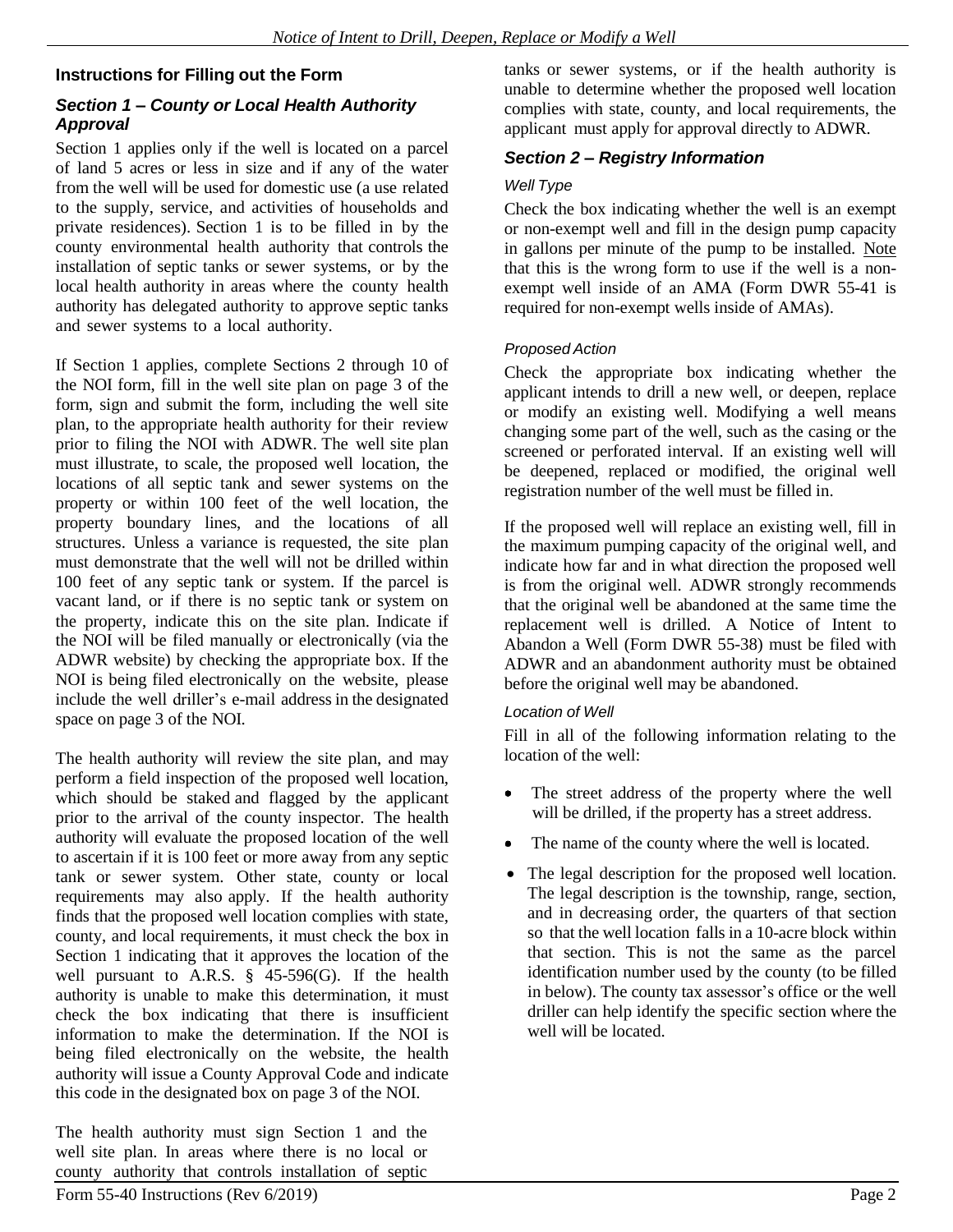**Information on Boundaries of Groundwater Basins and Sub-basins is Now Available on the ADWR Website!** To assist NOI applicants in locating groundwater basin and sub-basin boundaries, we are adding the Department's Basin and Sub-Basin Designations—June 1984 document to the ADWR website, [http://www.azwater.gov.](http://www.azwater.gov/) This document, describing in narrative and map form the official boundaries of each of the 46 groundwater basins and 27 sub-basins of the state not included in the five initial Active Management Area basins (AMAs), was published pursuant to A.R.S § 45-404 on June 21, 1984. It may be helpful to first download a statewide map showing all of the basins and sub-basins of the state to better estimate which groundwater basin and sub-basin the proposed well may be located, before searching the official 1984 boundaries. You can also download maps of each AMA. These maps are available on the ADWR website[, http://www.azwater.gov.](http://www.azwater.gov/)

- Check the appropriate box to indicate whether the  $\bullet$ well and water use location are within the same groundwater basin.
- Fill in the legal description for the where the water to be produced from the well will be used. The legal description is the township, range, section, and in decreasing order, the quarters of that section so that the well location falls in a 10-acre block within that section.

# *Section 3 – Owner Information*

#### *Well Owner*

Fill in the well owner's name, mailing address and telephone and fax numbers. If the well owner is a corporation, governmental unit or other entity, provide the name of a contact person.

#### *Landowner*

If the land is not owned by the well owner, fill in the landowner's name, mailing address, telephone and fax numbers and, if the landowner is a company or organization, the name of a contact person. If the landowner does not sign the signature block of the NOI form, then attach a copy of an access agreement or permission letter from the landowner indicating the landowner's approval of the proposed action.

# *Section 4 – Questions*

Check the appropriate boxes and fill in information indicating the following:

1. Whether the well site is within 100 feet of a septic tank system, sewer disposal area, landfill or hazardous materials or petroleum storage area or tank. If yes, the applicant must request and obtain a variance from ADWR's well construction standards.

- 2. Whether there is any other well name or identification number for the well. Ranches often name wells and mining or other commercial operations often have their own numbers. There may be a Public Water Supply (PWS) number or a number provided by the Arizona Department of Environmental Quality.
- 3. Whether the proposed well is a new well in an AMA. If so, unless the proposed well is replacing a lawful exempt well and the total number of operable exempt wells on your land is not increasing, you must file supplemental form A.R.S.  $\frac{8}{9}$  45-454(C) & (D), certifying whether any part of the land on which the well is to be drilled is within 100 feet of the operating water distribution system of a municipal water provider with an Assured Water Supply designation (designated provider) as shown on the provider's most recent digitized water service area map on file with ADWR. To make this determination, you must review the most recent digitized water service area maps of designated providers on file with ADWR. A current listing of designated water providers may be found at: [http://www.azwater.gov.](http://www.azwater.gov/)

Pursuant to A.R.S.  $\S$  45-454(C), if any part of the land on which the well is to be drilled is within 100 feet of a designated provider's operating water distribution system as shown on the provider's most recent digitized water service area map on file with ADWR, the well may not be drilled unless you apply for and are granted an exemption under A.R.S. § 45- 454(D). To apply for an exemption under A.R.S. § 45- 454(D), you must complete the second section of form A.R.S. § 45-454(C) & (D) and submit the documentation specified in that section. See supplemental form A.R.S.  $\S$  45-454(C) & (D) for further information.

4. If the proposed action is to drill a new exempt well in an AMA, whether this will be the second exempt well on the parcel for the same use. Only one exempt well is allowed per parcel per use within an AMA, except where the first well produces very small amounts of water and other statutory requirements are met. If a second exempt well for the same purpose is requested, fill out and submit supplemental form DWR 55-40A.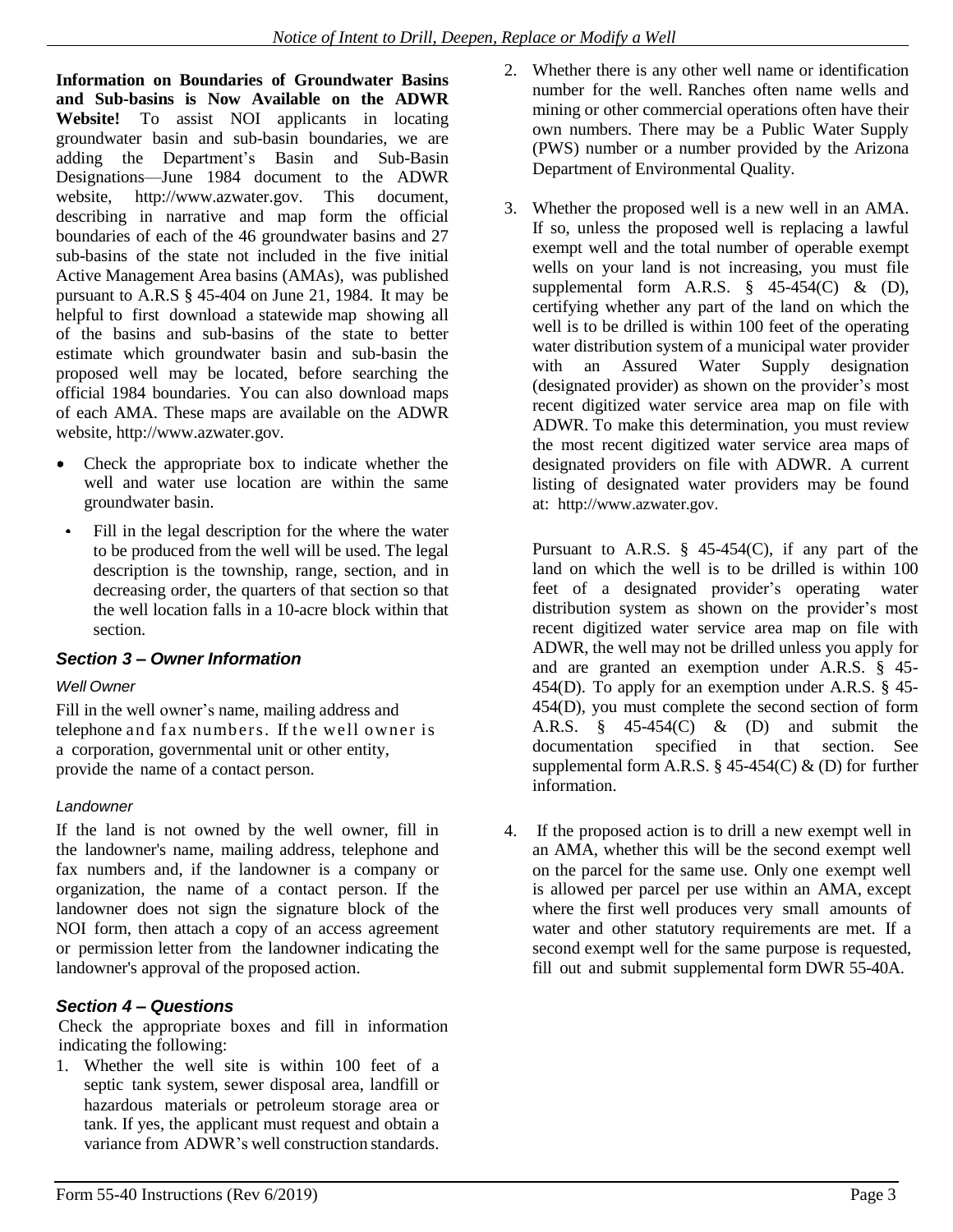#### *Section 5 – Drilling Authorization*

Section 5 requires information on the licensed well driller that will perform the work, including the Arizona Registrar of Contractors number. Only a well driller licensed in the State of Arizona, or a single well licensee (a person licensed to drill or modify one exempt well on his or her own property), may drill, deepen or modify a well in Arizona. Drilling may not begin until the well driller or licensee has possession of a drill card at the well site, issued by ADWR in the name of the well driller or licensee, and which authorizes the drilling of that specific well in that specific location. ADWR sends the drill card directly to the driller, not the well owner.

#### *Section 6 – Water / Site Information*

Section 6 contains checkboxes to indicate the principal and other uses of the water that will be withdrawn from the well. Check only one box under "Principal Use of Water"

Under "Other Uses of Water" check as many boxes as are applicable. Note that "irrigation" means irrigating two or more acres outside an AMA.

**NOTE:** If you are applying to construct a new well for the purpose of transporting groundwater to an AMA pursuant to A.R.S. § 45-552, 45-553, 45-554 or 45- 555(A), the authorization to drill the well issued in association with the NOI form **shall not be considered the approval to transport groundwater to an AMA**. Groundwater may not be withdrawn from the well for transportation to an AMA without official prior approval from the Department. Please contact the AMA office to determine what additional forms are needed in order to request approval for transporting groundwater withdrawn from this well into an AMA.

#### *Section 7 – Proposed Well Construction Design*

Section 7 requires information on the proposed well construction design. In the **Borehole** table, fill in the diameter of the borehole and indicate the depth interval for each change in diameter. In the **Casing** table, fill in the outer diameter of the casing, check the appropriate boxes indicating the type of casing material and type of perforations, and fill in the grouting material to be used. The interval from the ground surface to 20 feet below the surface must have steel casing and a cement grout surface seal to prevent contaminants from entering the well. Fill in the depth interval for each change in information (for example, 0- 20 feet below the surface and 20-200 feet below the surface). If the type of casing material or perforations is not listed, describe the type in the appropriate box. For nonperforated intervals, check the "Blank or None" box. Occasionally, boreholes are left uncased below the top 20 feet, and in that case, describe that condition in the

"Other" box.

#### *Section 8 – Permission to Access*

The property owner and the well owner may grant ADWR permission to enter the property and obtain depth-to-water measurements from the well. The purpose of obtaining depth-to-water measurements is to collect groundwater level information that can be used to develop water level maps and databases that support scientific, planning and water management studies throughout the state. If permission is granted, ADWR will enter the property only during reasonable hours and no more than once per year.

# *Section 9 – Well Site Plan*

If the well will be a domestic well on 5 acres or less, please draw (1) the boundaries of your property; (2) the proposed well location; (3) the locations of all septic tank systems and sewer systems on the property or within 100 feet of the well location, even if on neighboring properties; and (4) any permanent structures on the property that may aid in locating the well. If the parcel is vacant land or lacks a septic tank or sewer system, please indicate this. Indicate the distance between the proposed well location and any septic system or sewer system.

#### *Section 10 – Signature Block*

The NOI must be signed and dated by the well owner.

In addition, if the landowner is different from the well owner, then the landowner must also sign the signature block of the NOI form or attach a copy of an access agreement or permission letter indicating their approval of the proposed action. Please fill in email address below signature.

#### **Where to File Form**

Completed forms may be mailed to ADWR at the following address:

> **Arizona Department of Water Resources** Groundwater Permitting and Wells Section P.O. Box 36020 Phoenix, Arizona 85067-6020

Completed forms may also be submitted to ADWR's main office in Phoenix at 1110 W. Washington St., Suite 310, Phoenix, AZ 85007-2952.

The completed form must be legible and of good quality when received by ADWR so that it can be scanned into ADWR's permanent records. Also, if a fee is required, ADWR will not accept the form without the proper fee.